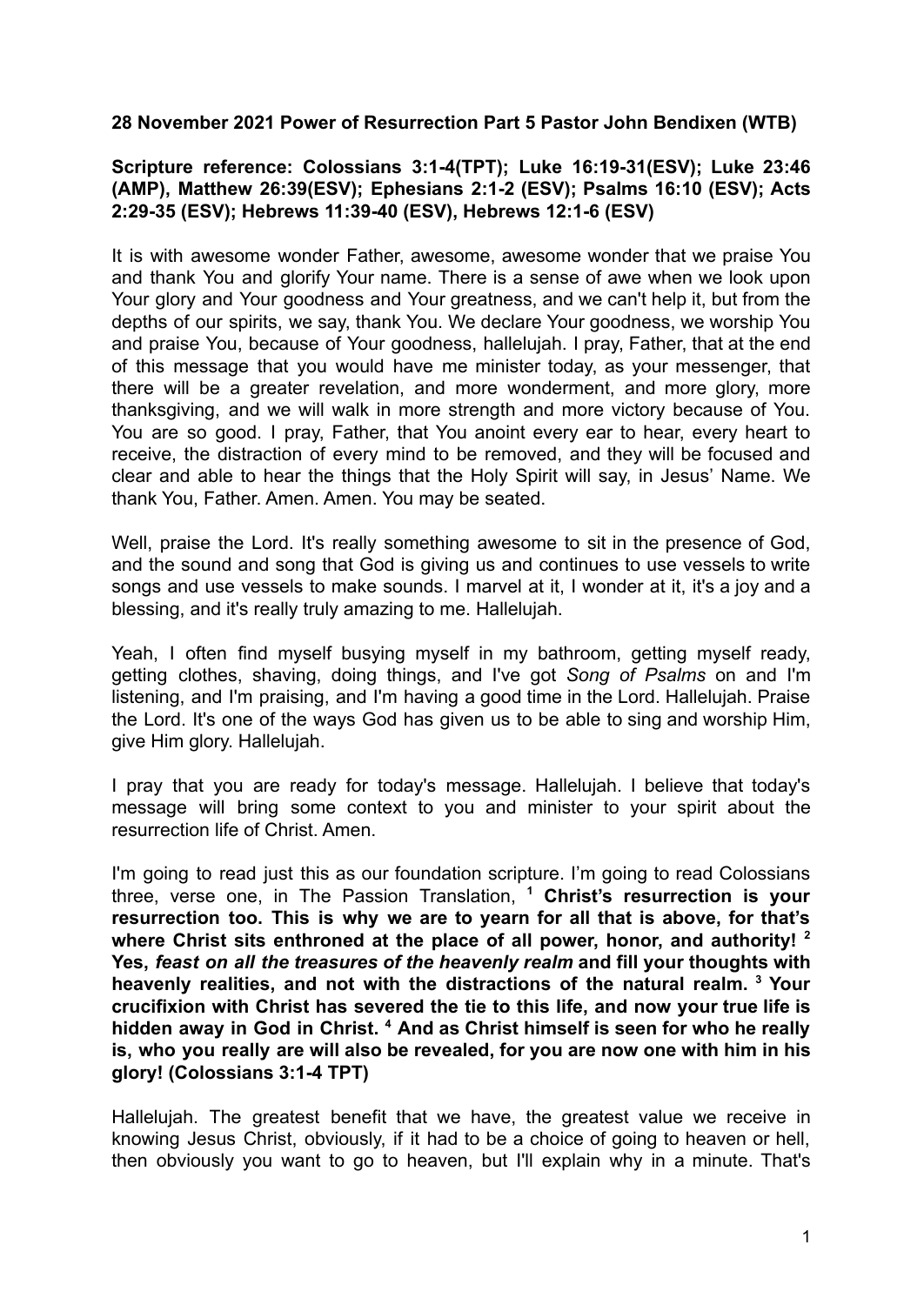important for us to see that in some form of context here. Because going to heaven, for someone who has no heaven in his heart, is not possible. You have to have heaven in your heart before you can go to heaven in your spirit.

You can't just say, "I'm a Christian because my *ouma* and my *oupa* were a Christian." Jesus has to be real in your heart, and you have to have heaven in your heart before you can go to heaven. If you don't have heaven in your heart, then you have something else in your heart and almost always, that something else is you—your focus on you and the focus on what you want in your life. There are people on the earth that their focus is evil. They want to do evil, they want to murder, they want to kill, they want to steal, they want to do bad things.

There are people like that on the earth; it's in their heart, they want to do bad things, but for the most, the majority of people that live together in communities, their focus is not to do evil, but it's also not to have heaven in their heart. It's to live for themselves. So the greatest value that we have, once you've received Jesus in your heart, is that He begins to transfer; if you like, He begins to transfer heaven into your heart. You, on the other hand, should not focus on natural realities, but focus on heaven realities, so that what God is placing in your heart becomes what you live.

The most unhappy Christian is when heaven is calling them in their heart and they keep living in the natural. They are always uncertain of what to do and so what that means is that they are; the Bible calls them like a ship on the sea, tossed to and fro with waves. They're up one day and down this way, going all over the place because they want to, they have heaven in their heart, but they want to do their own thing. They want to live for themselves. So, if I speak about the resurrection life of Christ, there is a lot that we have as Christians because Heaven truly is in your heart and if it's in your heart, and it's in your mouth, then you can live with heaven on earth.

I want to say this because I'll read it later, you can live with heaven on earth, but you will also receive suffering and persecution on earth. Because you live for Jesus on the earth, I'll get to that in a minute. For the meantime, I want to read you a story. That's in Luke chapter 16, and this will give us some context in everything else that God has shown us and will be showing us in the resurrection life of Christ. I'm going to read from the ESV version. And so, this is about the rich man and another man called Lazarus, not the Lazarus He raised from the dead, but another man called Lazarus.

**<sup>19</sup> "There was a rich man who was clothed in purple and fine linen and who feasted sumptuously every day. <sup>20</sup> And at his gate was laid a poor man named Lazarus, covered with sores, <sup>21</sup> who desired to be fed with what fell from the rich man's table. Moreover, even the dogs came and licked his sores. <sup>22</sup> The poor man died and was carried by the angels to Abraham's side** (bosom)**.** I'll talk about that in a minute. **The rich man also died and was buried, <sup>23</sup> and in Hades,** I'll talk about that in a minute, **being in torment, he lifted up his eyes and saw Abraham far off and Lazarus at his side. <sup>24</sup> And he called out, 'Father Abraham, have mercy on me, and send Lazarus to dip the end of his finger in water and cool my tongue, for I am in anguish in this flame.' <sup>25</sup> But Abraham said, 'Child,**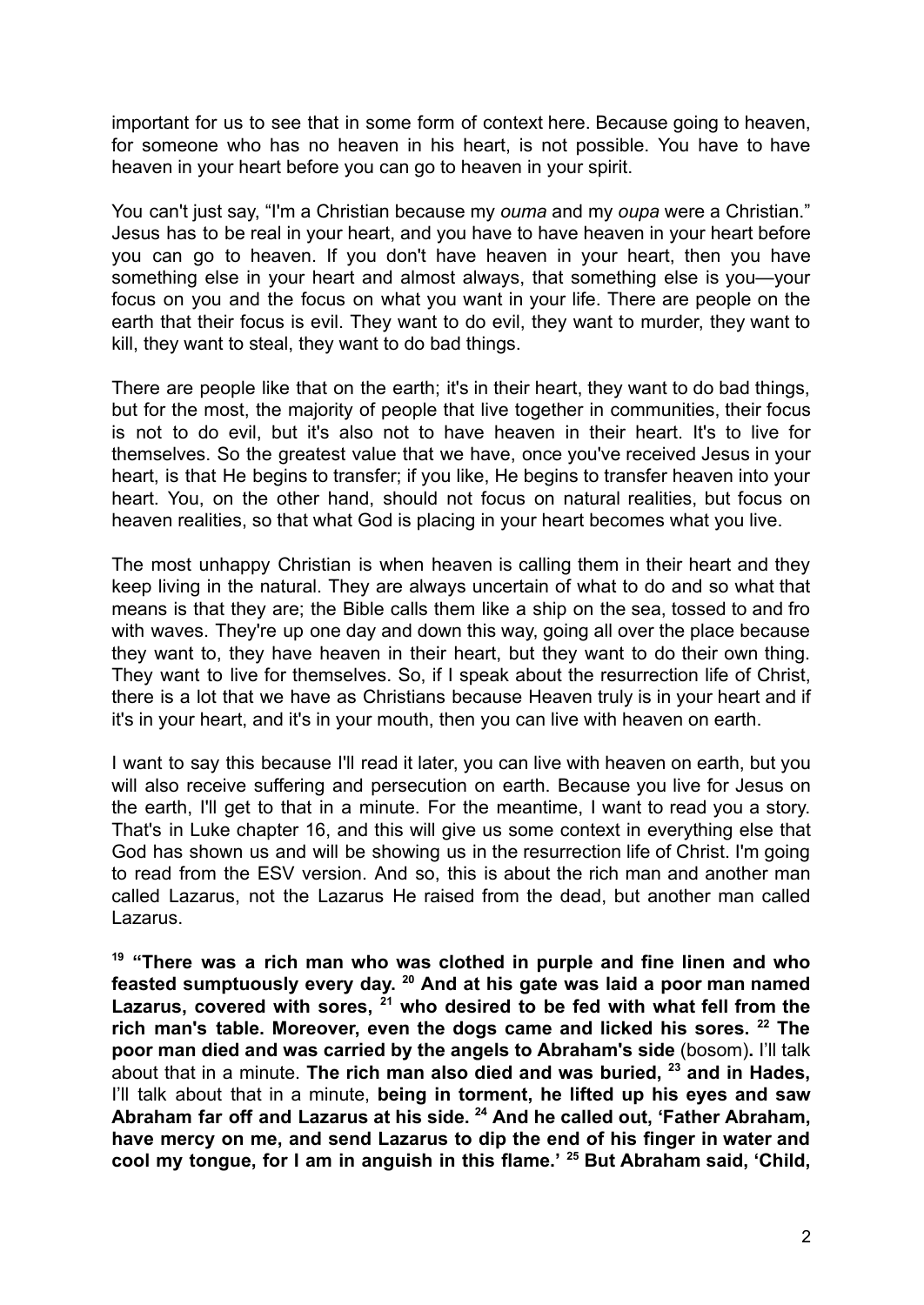**remember that you in your lifetime received your good things, and Lazarus in like manner bad things; but now he is comforted here, and you are in anguish. <sup>26</sup> And besides all this, between us and you a great chasm has been fixed, in order that those who would pass from here to you may not be able, and none may cross from there to us.' <sup>27</sup> And he said, 'Then I beg you, father, to send him to my father's house,** this is the Lazarus that was dead **—<sup>28</sup> for I have five brothers—so that he may warn them, lest they also come into this place of torment.' <sup>29</sup> But Abraham said, 'They have Moses and the Prophets; let them hear them.' <sup>30</sup> And he said, 'No, father Abraham, but if someone goes to them from the dead, they will repent.' <sup>31</sup> He said to him, 'If they do not hear Moses and the Prophets, neither will they be convinced if someone should rise from the dead." (Luke 16:19-31 ESV)**

This is a fairly startling description of the human heart that lives for itself, a human heart that lives for itself. When they find themselves in a time after death, there's a whole lot of things that they wish that they could have, that they would rather have done differently. In fact, they realise that there are people that they have left behind, that they don't want to have the same outcome as them, but it's too late. The only time you can make a decision for eternity is now while you're in the body. Once this body goes home to be with the Lord, or sorry, once this body becomes decayed, corrupted, dust, it means little. Your spirit and your soul are what live for eternity.

It shows the condition of people's hearts that when you are so properly living for yourself, even though you have Moses and the Prophets, and though you may even be living because, in this reference, he calls him father Abraham. He calls him son, or child, meaning he was a child of the Covenant, but he lived for himself. He didn't live for God. He was born into the covenant but did not live the covenant life. So just being born into a covenant doesn't give you automatic access to anything. He must live in your heart. He must live in your heart. Heaven must occupy your heart, not the natural world.

So, there's a few references here that I want to refer to this morning. I want to refer to the reference that Lazarus went to Abraham's bosom. I need to be a little descriptive here just so that you understand. I do not intend to offend anybody, but it will explain things to you. Okay? Are you ready for it? Alright.

If you had to directly, in the Greek word, if you had directly translate it, it doesn't just mean chest or bosom; it means *a bay*. Like, a bay, like an inlet *[Pastor John gestures a semicircle with his hands]*, in like Jeffrey's Bay or Plettenberg Bay. It's a space. It's a space, like a bay, that has a roundedness to it, like a bosom, a roundedness to it like a bosom. It reads like this; *it could be referred to as a creek*. So, what is a creek? A creek is like a gully between two hills - like a bosom. *It's also the hollow formed by the upper forepart of a rather loose garment bound by a girdle or sash*. If you get this idea of a girdle or a sash around your body and it creates like a holding place of things. You get what I'm…? That's what a woman's bra is; it's a holding place. If you were to take the bra and just hold it up there and you had the two cups, it would form a bosom. Are you with me?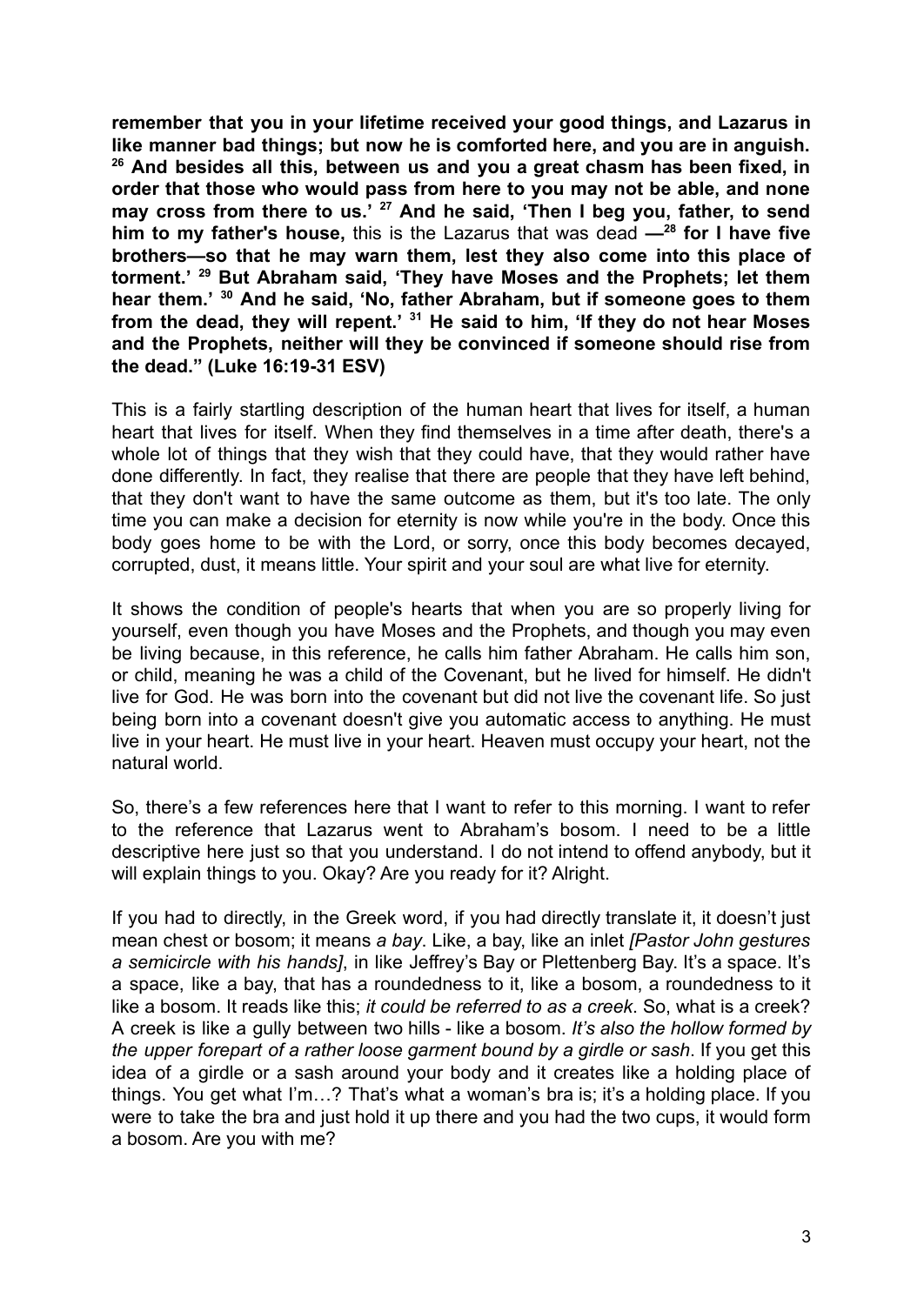It's obvious that when this scripture is talking about Abraham's bosom, it was a separated place like a harbour, like a bay, like a holding cup of material, someplace where it was held and you were kept, and it was separated from other places. Those people, like Lazarus who died, who was a covenant child in his heart, when he died in his physical body and his body went into decay, his spirit and his soul could not go to God because there was not yet a sacrifice paid that would allow any departed spirit to go directly to God. So this departed spirit needed to go to a place which was not Hell or Hades, but it was a place of waiting, resting, holding.

If we talk about Hades, because that's the other part here, where the rich man went into Hades or into hell, as some places refer to it. It is simply this. It's the place of departed souls that are in the lower regions of the earth and those departed souls have no connection with God at that point, when I'm talking about this time frame. They had no connection with the place where you could go wait for the Messiah to come and deliver you. So, two different kinds of places. The indication is clear that in Abraham's bosom, there was comfort for the soul and you will read that a lot in the book of Psalms, that there was comfort for the soul after death. But in Hades or in hell, there is no comfort for the soul, the spirit after death, only torment, because did he not say, **"My soul is in torment.**" **<sup>23</sup>…being in torment, he lifted up his eyes and saw Abraham far off and Lazarus at his side. <sup>24</sup> And he called out, 'Father Abraham, have mercy on me, and send Lazarus to dip the end of his finger in water and cool my tongue, for I am in anguish in this flame.' (Luke 16:23-24 ESV)**

If you read that word, there is anguish, there is torment. There are lots of desires that are unfulfilled. What is it that the rich man experienced on earth that he couldn't get enough of? He couldn't get enough of His opulence. Couldn't get enough of his wealth, couldn't get enough of the rich foods that were given to him. He couldn't get enough of many things. What was he experiencing in Hades? Everything that he had in abundance that we couldn't get enough of so he pursued it. To get more of it. So focused was he on pursuing his own desires and his own plan and his own thing for his life, that even the poor man outside of his gate, he wouldn't share any of it with the poor man, he just merely had to live off the crumbs that came from the rich man's table.

Most likely, the servants that were given the rest of the food that was left, their leftovers, was given to the man, the beggar. What is this rich man suffering in hell? Everything that he had an abundance of he could get none of that and was in torment. The poor man who could get none of it on the earth had it already in Abraham's bosom.

The word *torment* from the Greek translation means *to grieve, to sorrow, to cause intense pain, to be in anguish, to be in torment or distress, oneself.* How would you like to live? I'll tell you what you do, eat a bunch of salt, just take a handful of salt, put it in your mouth, or you probably wouldn't be able to do that. So take a whole couple of tablespoons of salt, put it in a liter of water and drink that salt water. Just drink it if you can, half of it, drink that salt water, and see how thirsty you get. Or you can just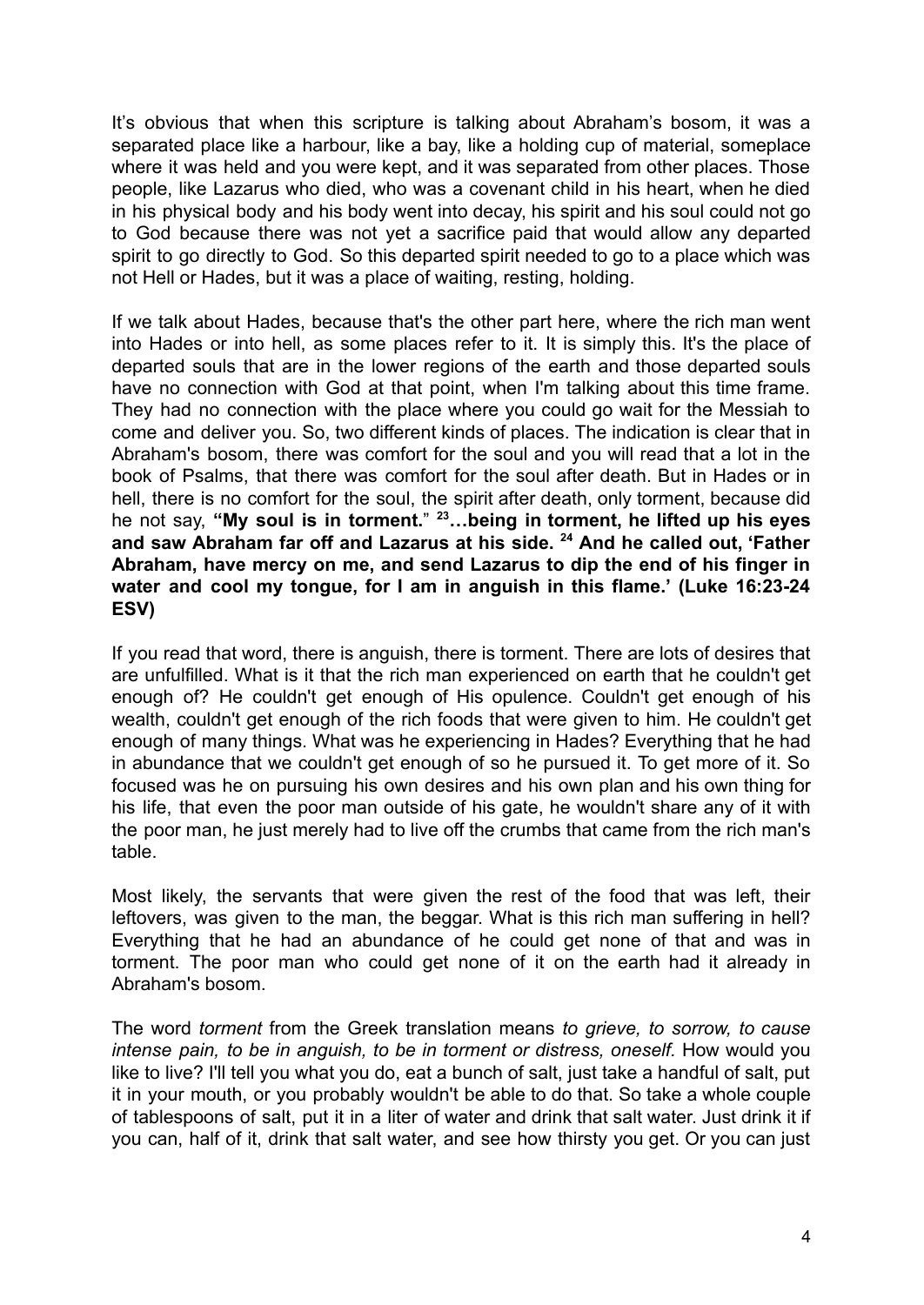eat a mac and cheese and all of the preservatives will make you that thirsty too. I won't go there.

So, I want you to have this picture in your mind that before Jesus came to the earth, there were these three conditions after death. There was a condition of Heaven, where God the Father lived. There was a condition where there was Abraham's bosom, there was a condition that is Hades or hell. The Bible says that in later time to come, there will be a fourth condition, some theologians say it already exists and there are some that live there, which is called the *abyss* and that is where Satan and demons will be locked for a thousand years. Anyway, that's a whole different conversation, but there are compartments that are in the spirit realm—separated from each other.

When Jesus has fulfilled everything on the earth, everything that the Father, God gave Him to fulfil on the earth, He starts to receive the stripes of beating on His back—thirty-nine stripes, lashes. It lashed His back into something that was beyond our modern-day imagination of how a person's body could look. When they put a crown of thorns on His head and then told Him to carry a cross which his physical strength gave out. Why? Because in that moment, there was no angel to help Him. In that moment, everything that was happening to Him was happening to Him in His human body. Whilst His Spirit Man was alive to God, all of His suffering, and all of what was about to happen to Him was happening into His human body, like every other human man.

This is extremely important—because while Jesus was on the earth, everything that He said was what the Father told Him to say. Everything that He did was what the Father told Him to do. Everywhere He went—was where the Father told Him to go. The Bible is very clear, and Jesus Himself is very clear that the way that He lived His life was He said nothing of Himself. Him and the Father lived in such unity, with the Holy Spirit that it was all one—one as though one living on the earth. Jesus even said, "If you've seen Me, you've seen the Father." That's how close they lived.

When Jesus goes into the Garden of Gethsemane, and He's in a moment of what is called the great temptation. He was tempted to do what? Because He knew in the spirit realm that He was about to go through a condition in His physical body and persecution. He was about to suffer such severity in His body, and His soul was about to have so much pressure to quit, because in these moments He was human. The Divine was in there, but the Bible says that when He was in the Garden of Gethsemane, such was His anguish, or state of mind, or the pressure on His soul, that His sweat drops of blood. God sent an angel to strengthen Him because in the moment when He was in the garden, He had to determine for Himself that this human body and the pressure of the soul that will come at Me to quit will be the most intense since Adam. No one would have been under this much pressure to quit since Adam.

All of the thousands of years, where the enemy of God has learned to use the words of men, and words by men to bring about their sickness, and their disease, and their violence, and all of the wars; this was not anything that came out of Jesus, but all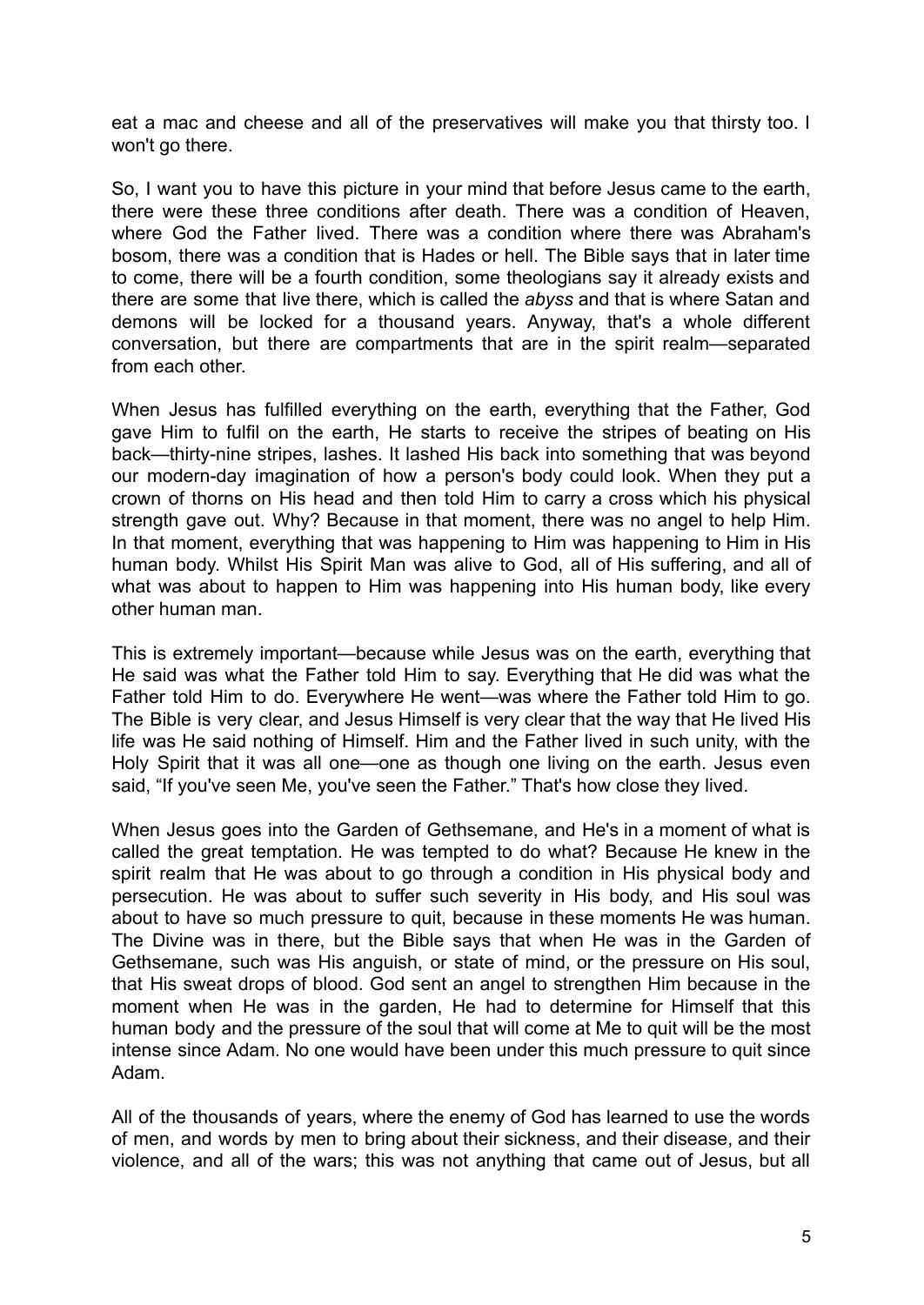that accumulated sin, all that accumulated stuff on the earth was about to come upon Him in pressure to quit. Jesus met Calvary in the Garden of Gethsemane. He knew because He told His disciples, "My time has come. You watch and pray lest you enter into temptation." What was He doing in the garden, praying? He was preparing Himself not to submit to temptation.

How do you prepare yourself to prevent temptation? You've got to be with the Father, and you've got to be in prayer, and you've got to be with people who you can trust to pray with you. Sometimes the temptation to quit on God and follow a different plan for your life is so great that even Jesus Himself said, "**If it is possible, may this cup pass from me."(Matthew 26:39 AMP)**

In that moment, He was faced with what? He was faced with God's plan and God's will for His life, which was to die on the cross; or His own possible outcome that He could still choose for Himself as a pure, sinless man. And in that moment, He said, "I still choose to do the will of God." It was His temptation. He dealt with the temptation before He got to the cross because He knew that if He didn't deal with it before He got there, He may not get there. Hallelujah.

After Jesus has received these lashes, after Jesus has had the crown of thorns on His head, after Jesus has walked and tried to walk with the cross on His back and can't; and so Simon of Cyrene was called upon to carry the cross up to Calvary. They nailed Jesus to the cross, and then they took a spear, and they put it into His side, and see if He's dead. Right before Jesus is about to die, there's a man on either side of Him, and the one man says, "If you are truly God, save Yourself, and save us." I wonder whose voice he was talking? Who was his voice coming from, God? That wasn't a God test. That was a devil test. "If you are God, save Yourself, and save us, too."

Let me tell you, it doesn't matter how strategic the moment is in your life; even in the most strategic moments of your life, you will have two voices, and the voice is either "Follow God." or "Do things your way." All the time. If you are a born-again Christian, those are the choices before you; do things God's way or do things your way. Always.

There is another man on the other side of the cross, next to Him, and he says to Jesus, "Forgive me. I am a sinner; forgive me. I repent." Jesus turns to him and says to Him, "Your sins are forgiven you; today you will be with Me." Where? In paradise. Where's paradise? Not heaven; neither is it Hades. Paradise was in Abraham's bosom. Hallelujah.

We know that something was happening spiritually here that was going to occur in the natural earth, and in Luke chapter 23 verse 46, we see Jesus: **<sup>46</sup> And Jesus, crying out with a loud voice, said, "Father, into Your hands I commit My spirit!" Having said this, He breathed His last. (Luke 23:46 AMP)**

The Bible will tell you that after He spoke these words and breathed His last, darkness descended on the earth. There was a great earthquake and shaking and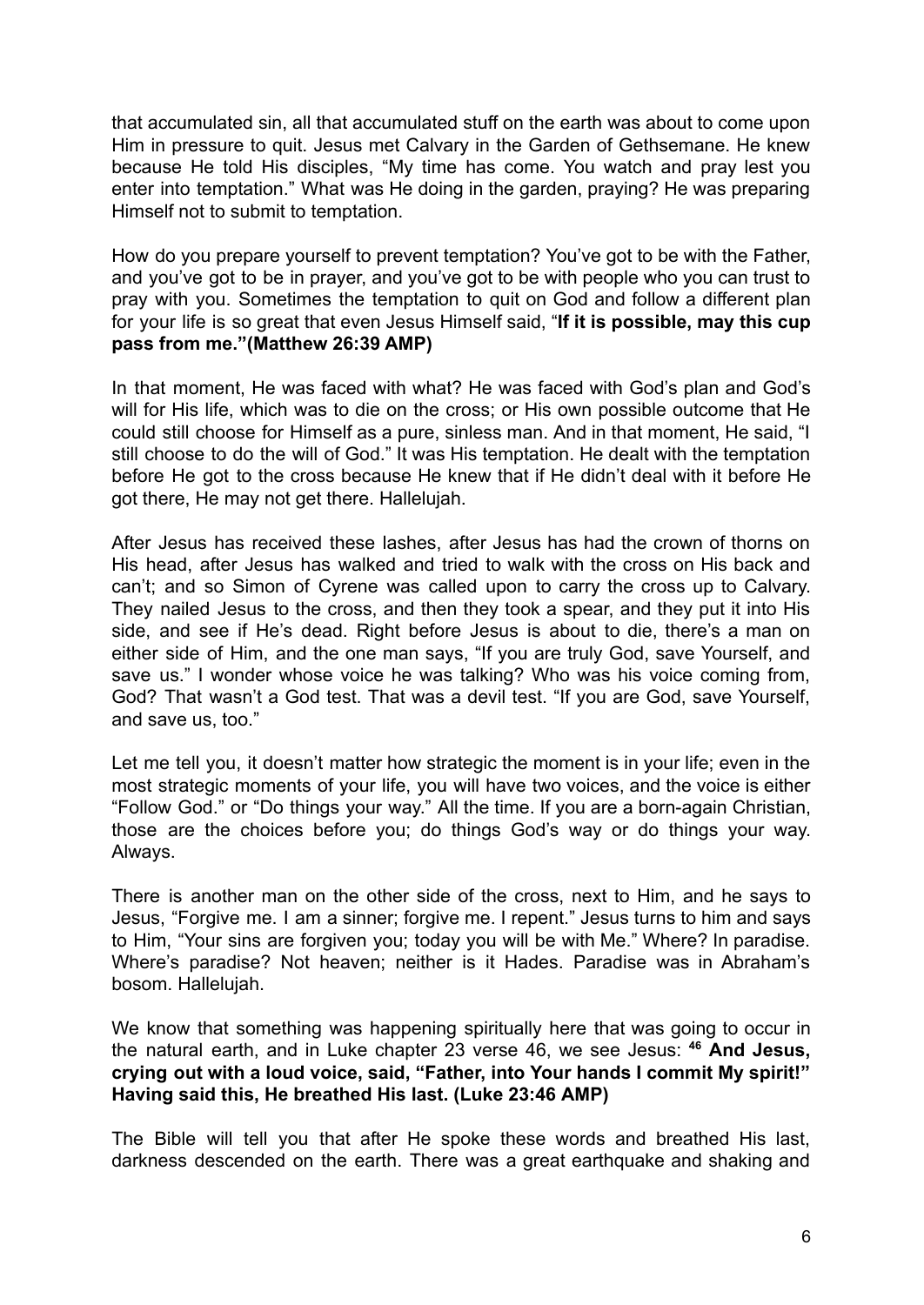thunder in the heavens, and in the Holy of Holies where there was a great curtain that separated the Holy Place from the inner court; that hugely powerful, unbreakable, untearable, big curtain had separated the Most Holy from the Holy. The Bible says, "Was rent in two, it was just pulled apart into two parts." Signifying spiritually and eternally that there would no longer be a separation from the Most Holy place by anybody. Hallelujah.

This is an amazing encounter. This is an amazing story of what happened with Jesus. Well, when Jesus got to Abraham's bosom, He began to make declarations. He began to make declarations, and the declaration was, "I am the Messiah. I am illegally here. Death cannot hold Me because I am forever, eternally the divine One and the human one, in which there was no sin found in Me. The Father and all of His glory is rested upon Me. Me and the Father are one, and the Father will restore Me to My glory.

What did Jesus say? Everything that He said in the Bible is what He said in Paradise. There was only one confrontation essentially between the enemy of God and Jesus and God, the Father, and that confrontation was the right to Jesus' death of His body. God, the Father, said, "You killed Him illegally, so He will be raised with an eternal body," as were all the other saints that were there.

Ephesians chapter 2 verse 1, **<sup>1</sup> And you who were dead,** this is talking about us now being alive, **you who were dead in the trespasses and sins <sup>2</sup> in which you once walked, (Ephesians 2:1-2 ESV)** those trespasses and sins that you once walked were a trespass. They were sins that did not acknowledge God and you did not acknowledge Jesus as the Lord and Saviour of your life. You lived your life as you chose. Right? That's how people live their lives without God, they live their lives with their own choice.

**2 ...following the course of this world, following the prince of the power of the air, the spirit that is now at work in the sons of disobedience. (Ephesians 2:2 ESV)** So, you who were dead in trespasses and sins, you followed along the course of this life and you followed along with the sons of disobedience who did whatever they chose to do. We as Christians cannot look at the world's lifestyle and say we must follow their course of action because they are sons of disobedience. They do not obey God. You are delivered from that. You are set free. You are set free from having to run your life and see your whole life through the eyes of the sons of disobedience who live their lives according to the natural course of this world.

What is the natural course of this world? "Here's an opportunity. Here's an opportunity. Here's a desire. Here's a desire. Here's my passion. Here's my passion. Uh, I think I'll go here. I desire power, I desire wealth. [*audio breaks up*] I'll do whatever I can do to accumulate, to obtain, to push myself to become something." Come on. Am I not telling you how the world lives its life? That's how sons of disobedience live. They've got no God to live for, so who's their god? Themselves. And so, themselves choose to worship other gods like money, like power, like status, like everything else. They make gods for themselves. That's the disobedience.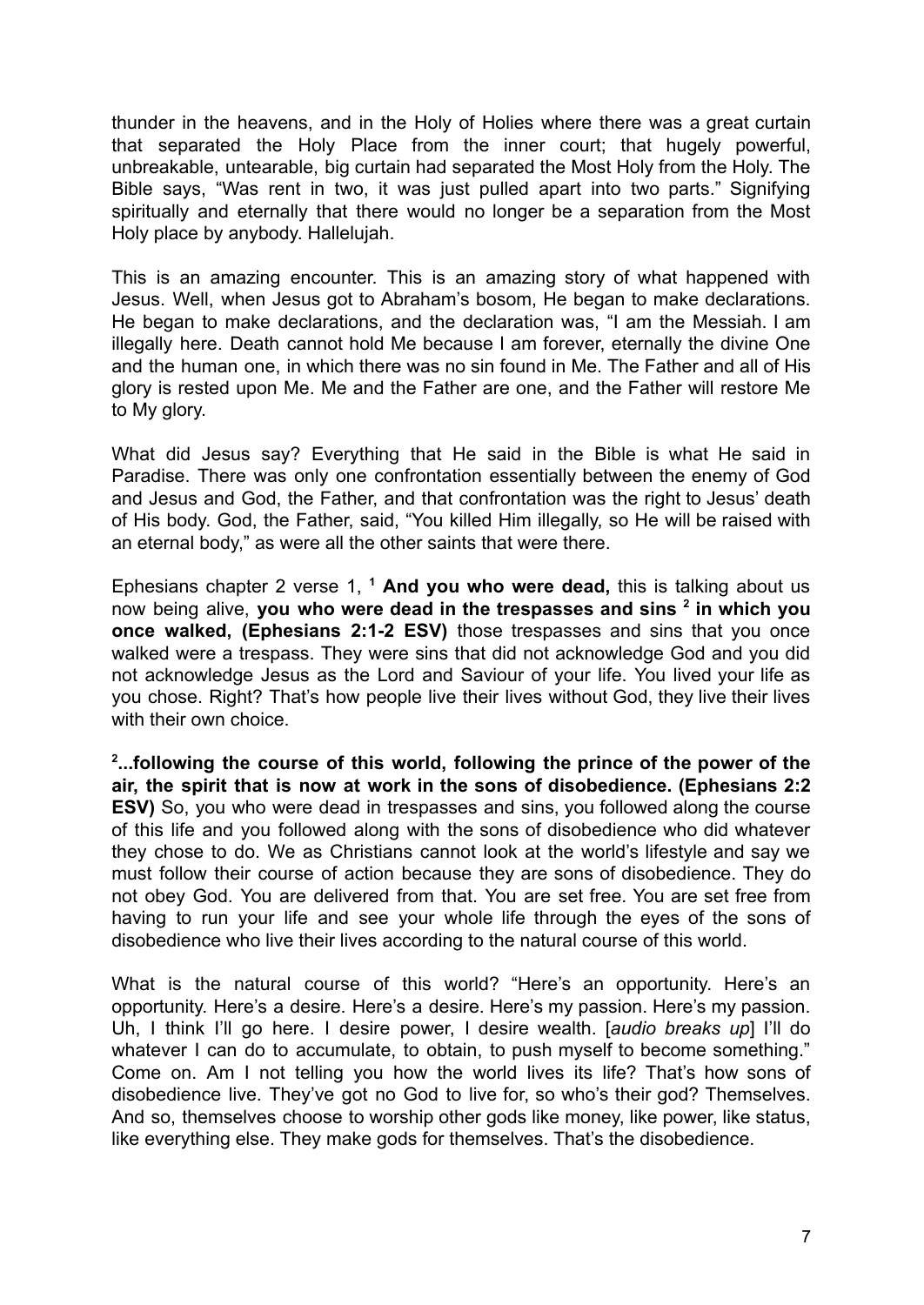We are not designed to live like that. We were once like that, and now, now we must live according to heavenly realities, not natural realities. This is one of the most liberating messages that you can have because the very power that raised Christ from the dead, is the same power that lives in you to enable you to not have to follow the sons of disobedience, for you to not have to follow according to the natural pattern of this world, for you not to just follow the passion and desire that just comes up in your thought life, "I'll go after that I think."

You are delivered from that. To have what? To have Heaven in your heart. The more Heaven you have in your heart while you're on the earth is the more Heaven you're going to live on the earth, is the more you're going to be acquainted with Heaven when you get to Heaven. The whole idea is that the process begins now. The process doesn't begin when you get to Heaven. The process is; now, Heaven is in your heart.

Psalms 16 verse 10. This is David quoting. **<sup>10</sup> For you will not abandon my soul to Sheol,** or to Hades, **or let your holy one see corruption. (Psalm 16:10 ESV)** You know, even Jesus' body was not yet decayed after three days. It's only on the fourth day that they actually say your body decays. That's why Lazarus had to be raised on the fourth day and that's why Jesus was in the tomb for three days.

I read to from Acts chapter 2 verse 29. It's all the same translations, the ESV. **29 "Brothers, I may say to you with confidence about the patriarch David that he both died and was buried, and his tomb is with us to this day. <sup>30</sup> Being therefore a prophet, and knowing that God had sworn with an oath to him that he would set one of his descendants on his throne, <sup>31</sup> he foresaw and spoke about the resurrection of the Christ, that he was not abandoned to Hades, nor did his flesh see corruption. <sup>32</sup> This Jesus God raised up, and of that we all are witnesses. <sup>33</sup> Being therefore exalted at the right hand of God, and having received from the Father the promise of the Holy Spirit, he has poured out this that you yourselves are seeing and hearing.** What is He pouring out? The Holy Spirit. **<sup>34</sup> For David did not ascend into the heavens, but he himself says, "'The Lord said to my Lord,** Father God said to Jesus, **"Sit at my right hand, <sup>35</sup> until I make your enemies your footstool."' (Acts 2:29-35 ESV)**

We are in this moment in time; we are in this place of human energy time. Our business is singularly, as Christians, our business is to live life with Heaven in our heart, with the power of resurrection life in our mouth. So that as we live, we become like Christ, not just singularly as an individual, but corporately as a body, that we will make the enemies of God, His footstool. This means that He has given us the power of the Holy Spirit, His power in us, to make the enemies of God—that means principalities and powers and rulers of darkness in the heavenly realms, it also means all of God's enemies on the earth, the enemies of God, His footstool.

How do we make the enemies that are in the spirit realm our footstool? Well, how do they communicate with you? They come to you, in the same way they came to Adam; "Did God say? Does God say?" Comes with words, comes with ideas, comes with influences, comes with things for your consideration, manipulation. "Live your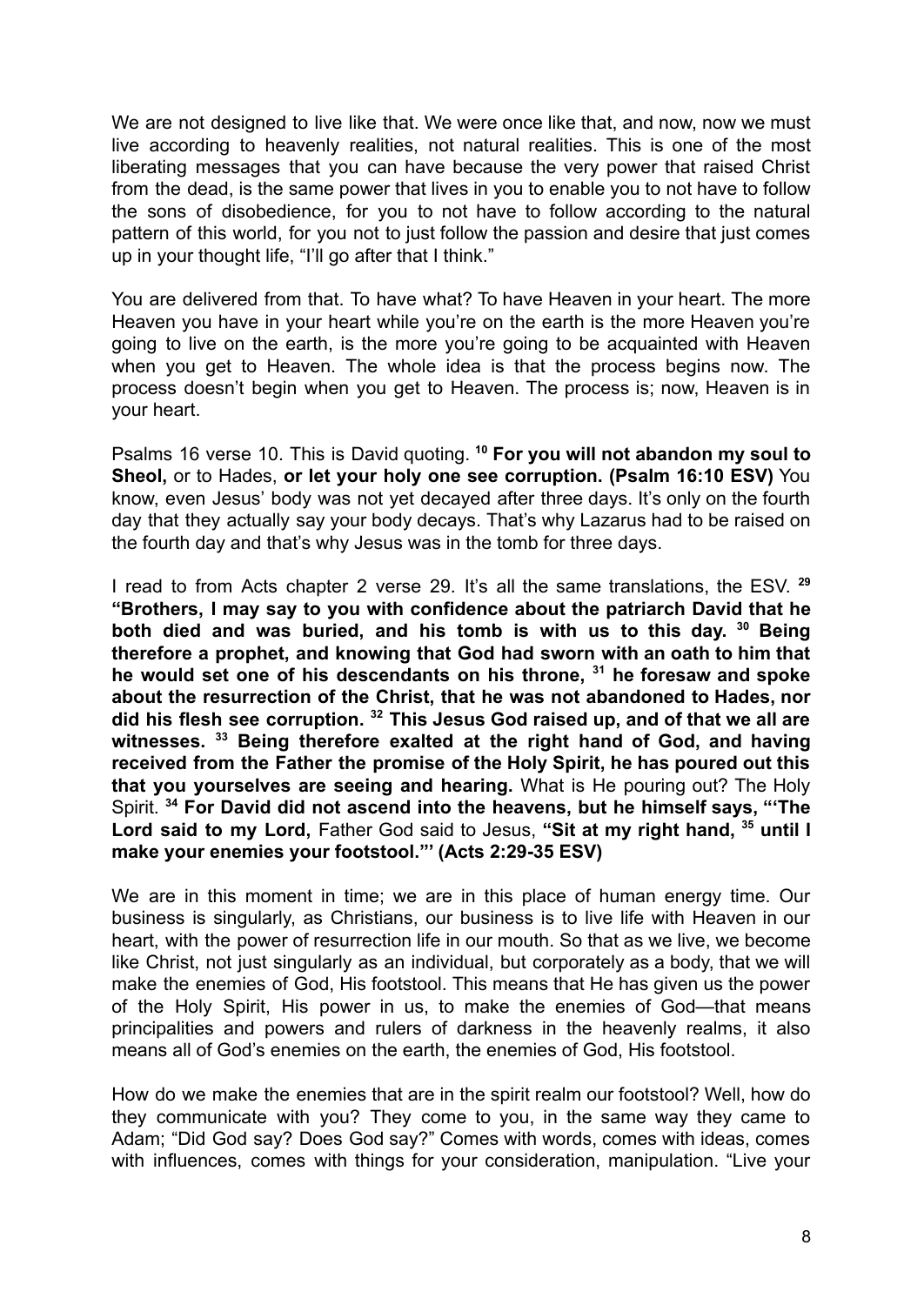life, man; it's your life. You've got one life to live and live it. You only got one life, live it to the full. Do whatever you want, do what you please."

There are many things on the earth that come as a result of this pattern; sickness and disease, poverty, oppression, violence, wars. Many other things that are on the earth, that the church, as a corporate collective, have power, by the resurrection of Christ to live in such a way that we can be let out of a jail cell just because we pray. That God can shake the earth to open jail cell deals so that these people can walk out. Yes, we even have power as a church that we can completely superimpose ourselves out of time by the Holy Spirit because it happened to Philip did it not? Where he was one place one second and in the next second, he was another place a long way away. He was preaching the gospel to the unit from Ethiopia and the next minute he was in another place. The Church of the Lord Jesus Christ, by the Holy Spirit, and only by the Holy Spirit, can do things like that. That's not something you can face every day and say I think, "Lord I'd like to live a life of translation." Well, sure, who wants to buy cars when you can be translated?

There are many things that the Church can do. There are many things that we have so much power of the Holy Spirit, so much power, and we have not tapped into it because we busied ourselves. Even as a Church we have busied ourselves with a natural course of events rather than heavenly realities. To be honest, Pastor Sharon and I have realised that there has been many things that we've preached in the past that as we've preached them, people haven't been willing or abled and ready to receive them. But God has had us preach them anyway. Even we, ourselves, when we sometimes receive some things from God, we find it that we have to really have conversations with each other and go and dig the Word and go and find and say, because this is quite a revelation. I am aware, I've seen this and I've heard this for myself Kenneth Hagin has been shown things by the Spirit, and he would say, "There are things that God has showed me and in the Word that I'm unable to share with you yet." Even Jesus Himself said that. John, in the Isle of Patmos, saw things in the spirit that he didn't write down… Couldn't explain it.

One Peter chapter three verse 18 says, **<sup>18</sup> For Christ also died for sins once for all, the just for the unjust,** He died for the unjust, **so that He might bring us to God, having been put to death in the flesh, but made alive in the Spirit; <sup>19</sup> in which also He went and made proclamation.** Please listen to me now. He went and he **made proclamation to the spirits now in prison.** Where were they in prison? Abraham's bosom. They were captives there. They couldn't get out of there until Jesus came. When Jesus came, He went and He preached to them. **<sup>20</sup> Who once were disobedient, when the patience of God kept waiting in the days of Noah, during the construction of the ark, in which a few, that is, eight persons, were brought safely through the water. (1 Peter 3:18-20 NASB)**

Jesus went, and so if you read the book of Hebrews 11, and I'm going to read it to you right now, but read all of it, you will see that Jesus went and preached salvation to those that were in Abraham's bosom. He did not go to hell because those evil people that landed in Hades, in hell, were are eternally waiting for a judgment day. On that judgment day, they will appear before Jesus, and He will judge their actions,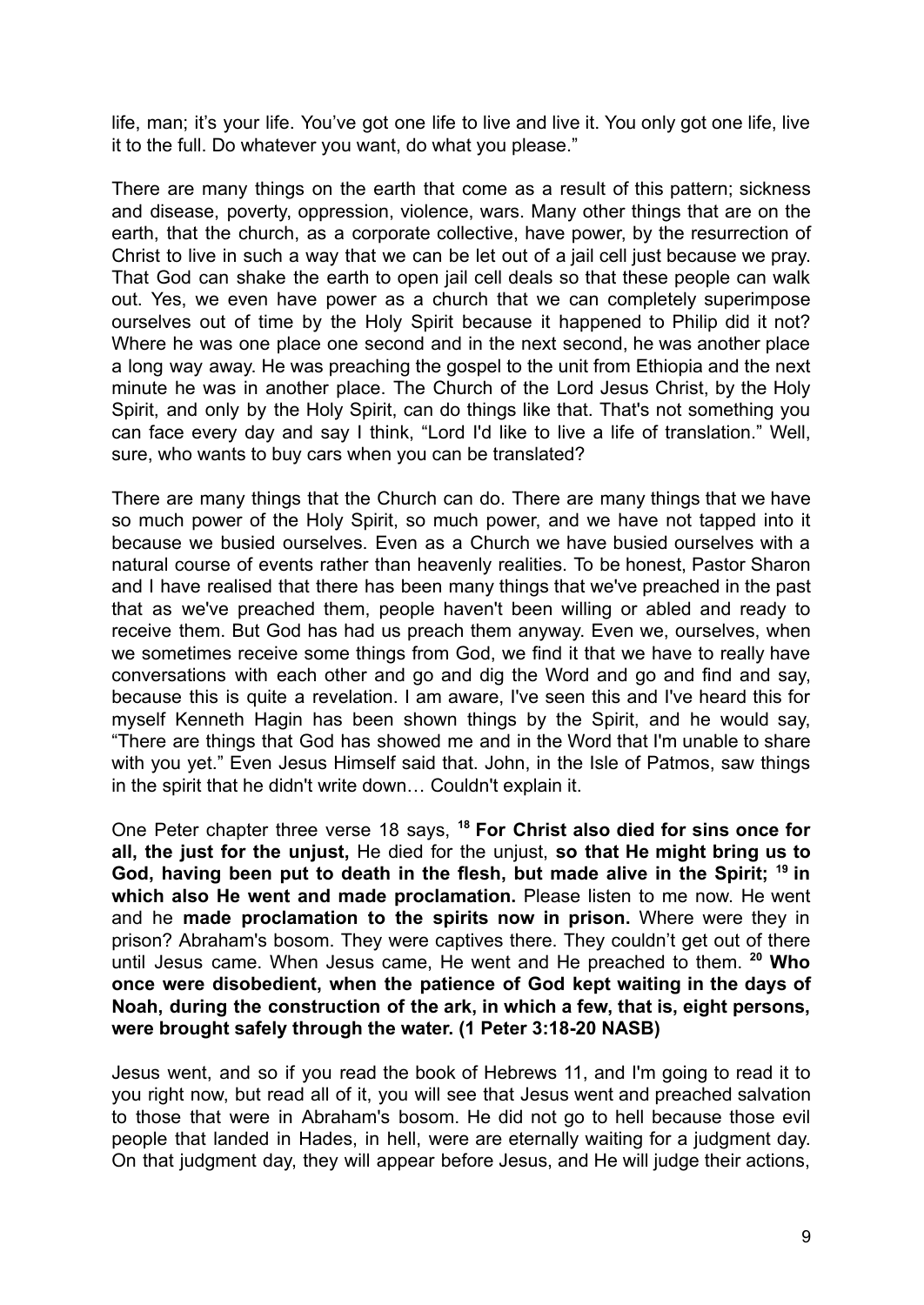He will judge their words, and then another set of events will happen, which will cause them to be locked in the abyss with demons and the devil for 1000 years. Then there are other things that will happen for a very short period of time and then Jesus and His Church will rule and reign forever; in a new heaven and a new earth, us together.

You don't often hear me preach like this, do you? So I'm just giving you a broad picture here because there are things that are happening. It's time for us to be obedient. It's time for us to follow God's not the natural course of this world. It's time for us to walk in power. Hallelujah. We need to be able to walk with such authority, that as we are following God, in the natural course of life, our heart is so filled with heavenly realities, that what comes out of our mouth is a heavenly reality reaction, every time. When that happens, the natural course of this world will be altered to fit the heavenly reality. If you live in a natural course of this world, you cannot bring heavenly realities and say, "Please bless this."

God will do His best, if you're a Christian, but living according to the course of this world, together with the sons of disobedience, He will do His best to help you. But you cannot say, "God, this is my choice. You must bless me." God says, "No, no, My blessing is the heavenly realities in your heart. Follow that. Put it in your head, put it in your heart, put it in your mouth." Follow that, then the heavenly realities will change the natural course of human life to fit the heavenly realities. It may take some time. It may not happen overnight. But if you stay with the heavenly realities in your heart and in your head, natural course of events will come and bow to the heavenly realities. If you don't fully get what I'm saying, now, you need to meditate on the scripture because this is the reason why Jesus died. What's the point of being a Christian? Of course, so you can go to heaven and not go to hell. But the point of being a Christian is not just so that you can go to heaven, the point of being a Christian is so that you can become spiritual.

Spiritual people understand heavenly realities. They want to be in the heavenly realities. That's where they want to live their lives; spiritual people. They want to speak what heaven speaks. They want to think what heaven thinks. They want to live with the desires of the Father that is in heaven, not with the desires that they have on this earth. You do that long enough, and you'll see that the natural course of events begins to bow to the pressure of your heavenly reality that it puts on the natural course of events rather than the other way around.

How do you say that, Pastor John? Well, Jesus was faced with temptation, and He bowed to the Father of heaven, and He called on the Father of heaven, and He spoke to the Father in heaven, and even though His soul was in anguish, and the Father sent an angel to strengthen Him. In that moment, the natural course of events that were going to happen were about to bow eternally, not just naturally, eternally to what Jesus was going to go through. The death of His body was a small price to pay for the eternal transition. Hallelujah.

What do we think? We think we don't get rent money for a month, and now we quit on God? We got a little bit of sickness in our bodies, and we asked God to heal us,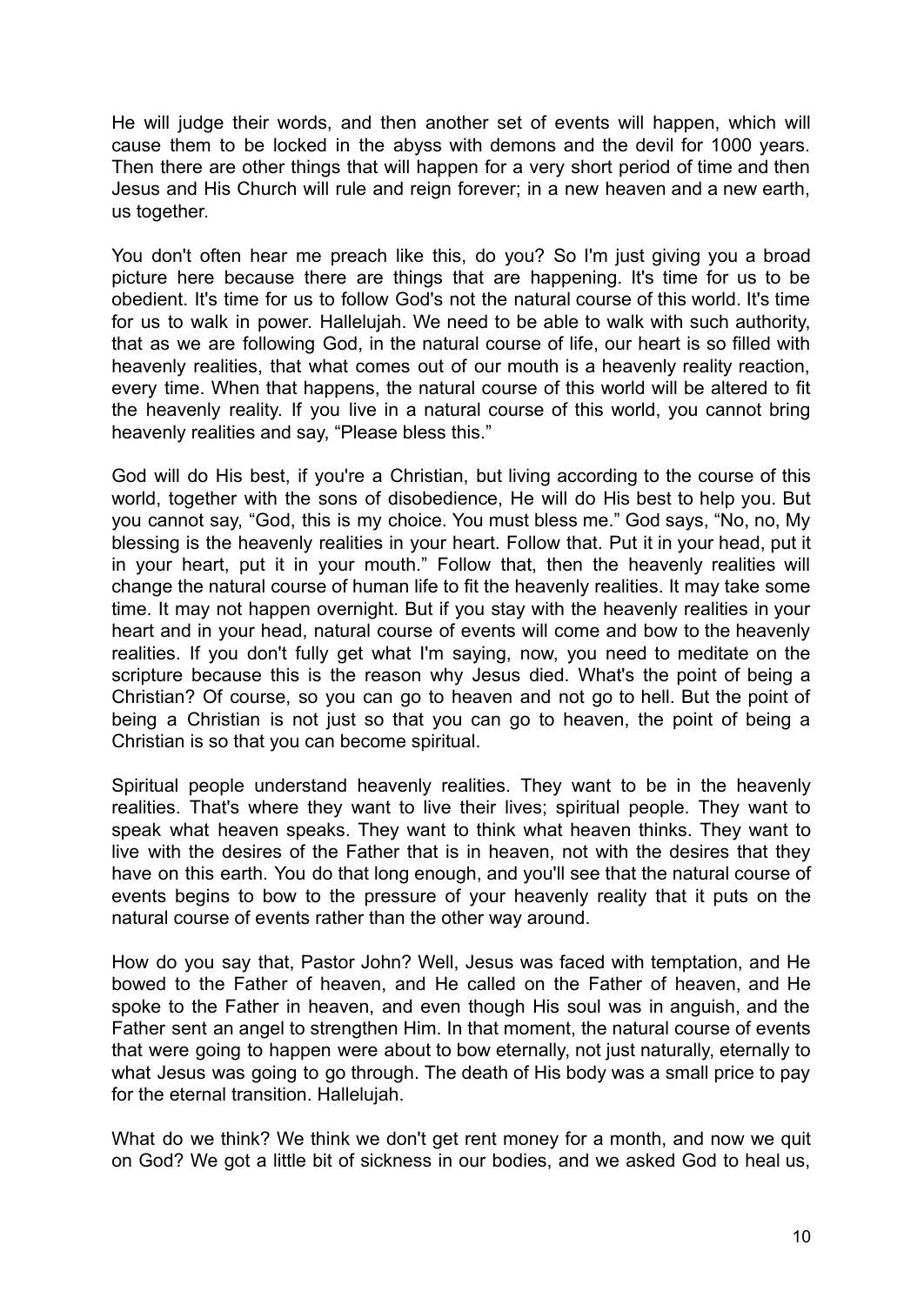and it doesn't happen immediately, and so now we blame God, or we blame our faith, or we blame something else. We've got to stop the blame game. We got to stop the accusation game for ourselves and others. We got to stop this guilt stuff. We got to stop all the stuff where there's strife and enmity and all manner of bad words and arguments and stuff that happen all the time. Hey, let's live with heavenly realities.

I'm not going to finish everything today, but I do need to read this to you, and this will be my last scripture; Hebrews 11, verse 39. I'm going to read through to Hebrews 12, verses 1 and 2. So this is talking about men of faith that died, and just read it for yourself. Many people that died lost their loved ones to the sword, lost their lives in famine, lost their lives, in various things, but they lived by faith. They believed in the covenant God. All of these people I'm just talking to you about, as well as Abraham and Jacob, and Isaac, and Sarah and all of the ones named in the *hall of faith*, Hebrews 11, Gideon and all those. **<sup>39</sup> And all these, though commended through their faith, did not receive what was promised, <sup>40</sup> since God had provided something better for us, that apart from us they should not be made perfect. (Hebrews 11:39-40 ESV**)

In other words, when they died, they went to Abraham's bosom because there was yet a Messiah that was going to come and pay the price once and for all for past and present and future generations, and they could not go and be in heaven and be perfect until we came. Until Jesus came for us; to redeem all of humanity. **1 Therefore, since we are surrounded by so great a cloud of witnesses, let us also lay aside every weight, and sin which clings so closely, and let us run with endurance the race that is set before us. (Hebrews 12:1 ESV**)

In other words, don't live according to the way that everybody else says you must live. That little sin that easily tries to cling to you, put it aside. Put those sins aside those little sins… **and let us run with endurance the race that is set before us, <sup>2</sup> looking to Jesus, the founder and perfecter of our faith, who for the joy that was set before him endured the cross, despising the shame, and is seated at the right hand of the throne of God. (Hebrews 12:1-2 ESV**)

I say to you, the greatest thing that you will source back to the Garden of Eden is fear and shame. Despise it, walk with God in the heavenly realities. **<sup>3</sup> Consider him who endured from sinners such hostility against himself, so that you may not grow weary or fainthearted. <sup>4</sup> In your struggle against sin you have not yet resisted to the point of shedding your blood. <sup>5</sup> And have you forgotten the exhortation that addresses you as sons? "My son, do not regard lightly the discipline of the Lord, nor be weary when reproved by him. <sup>6</sup> For the Lord disciplines the one he loves, and chastises every son whom he receives." (Hebrews 12:3-6 ESV**) Hallelujah.

I spoke to you last week about how I had a bad confession about fixing the roof, and my Heavenly Father disciplined me, and He said, "If you don't change your confession, I won't send the provision to fix the roof." Because that's not where you want to spend the money, and so I said, "I apologise, Lord, I repent. I repent." And immediately, I started changing my confession. That gives me great confidence that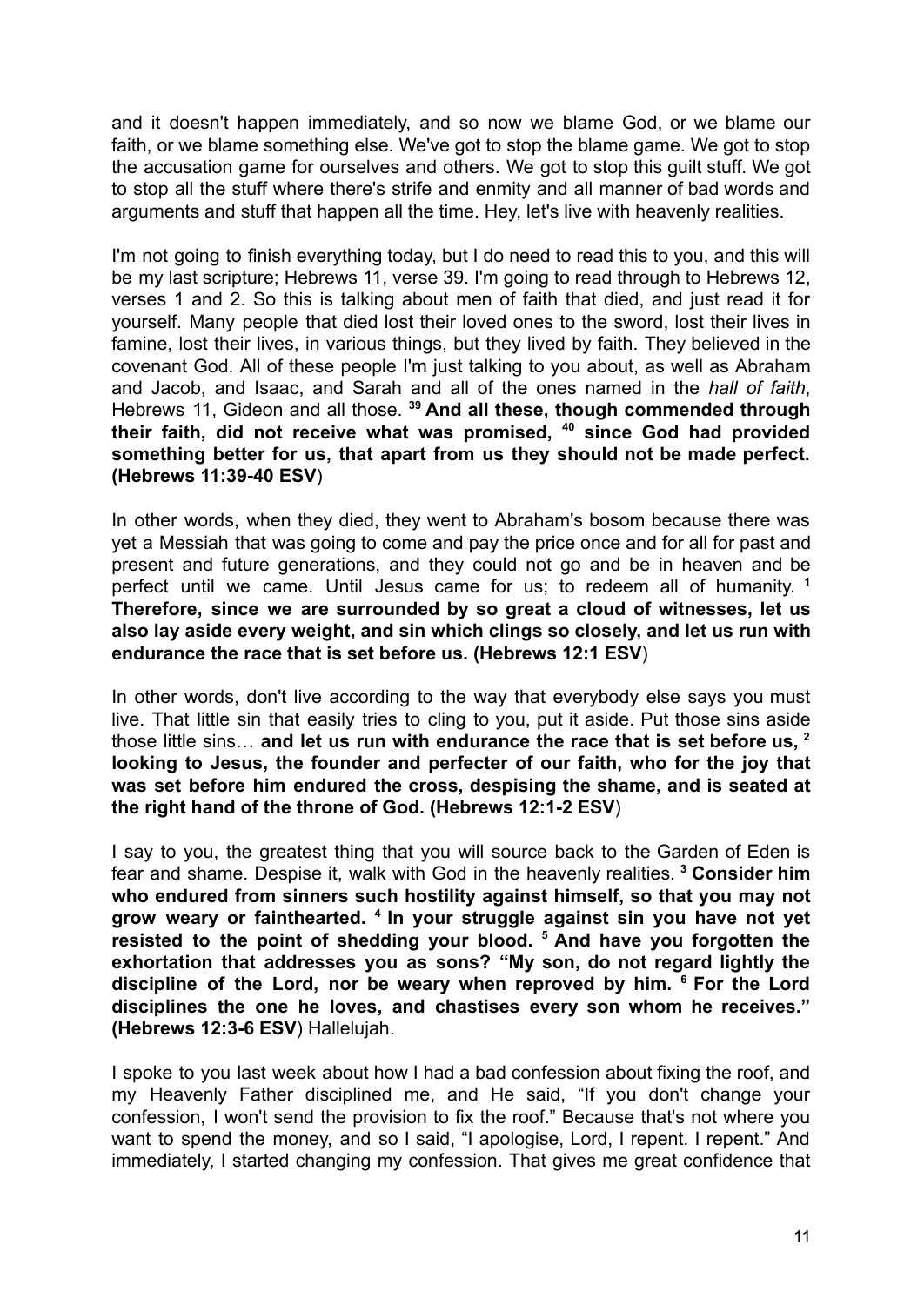I'm a son. That gives me great confidence that I'm a son, that I'm abiding in Him, that I'm living with Him, that I'm filling my mind with heavenly realities. Because the moment my conversation followed the normal course and pattern of this world, He corrected me and said, "Don't follow that course. That course can't take you anywhere. That course has got no life for you. That pattern can't bring you any good thing. Change your conversation to what I wanted it to be. I want to provide for you. I called you. I appointed you, I brought you, I placed you, I located you. I've kept you. I've strengthened you. You're here because of Me. I can fix a roof like *[Pastor John snaps his fingers]* that." And so within six weeks, the money's in, paid, ready to go. Just waiting for this stuff to come, and they'll start building. Hallelujah. I don't want to beat myself up and say, "I should not have let those words come out of my mouth." I say, "Thank God, I'm a son that listens." Because the minute He corrected me, I changed it. I said, "I'm doing what You say, God, I'm used to doing that. I'm used to receiving Your corrections. I'm used to changing my mind. I was talking wrong. I'll do another talk. I was going that way, no, no, I'm not doing that. I'm going this way." Hallelujah. Praise Jesus.

I remember a time when I was training, ready to go on a big stage race, the Jock Tour thing that we were going to do. I'm psyched for it. I'm pumped for it, and everything's going. The Lord said to me, "If you go, I can't protect you." I said, "Uh, okay," and I fussed a bit because I've been training hard. I was committed to people, we paid our money, and all the people around me, you know, I am a fundamental part of what was going on there. I had to make a decision, obey God, and so called let people down or get the wisdom of God to do what God said. So, I called some of the men together, and the people that were going to ride, and I said, "Guys, God said to me, this is what He said. He said, if you go ride that race, I can't protect you." So, I can't go.

See, the normal course of events says, "You ask God about riding a bicycle? When you trained?" Well, listen, if God spoke to me, and He said, "I can't protect you." I'm not putting my life… I know the voice of God. I know. "Well, Pastor John, nothing happened to you?" Because I obeyed. I stand before you today because I obeyed. I didn't go, and nothing happened to anybody else, and I was at peace with that because it wasn't about them. It was about me. Because the devil has a target on my back, and obviously, in that particular event, he had a double target on my back. Who knows what might have happened to me? I mean, it might not have been dramatic, like being taken out by a car or something like that. I might have had something go wrong in my physical body, and then there's nobody there to rescue me, nobody there to do anything; and then I'm gone.

God knows everything. "If you go, I can't protect you, John." "Yes, Sir." I changed my mind. I'm not doing that anymore. I'll stay at home. Do you know in my humanity, my natural thinking? Hey, every day I'm checking, those guys are leaving now. They're about this way on the course, probably up that mountain, sweating, and it's 32 degrees. I wish I was there. My natural man, but in my spirit, man, I'm at great peace because I'm following God, I'm not following the natural course of this world, and my mind was filled with heaven realities, and it saved me from myself. Hallelujah. Praise Jesus.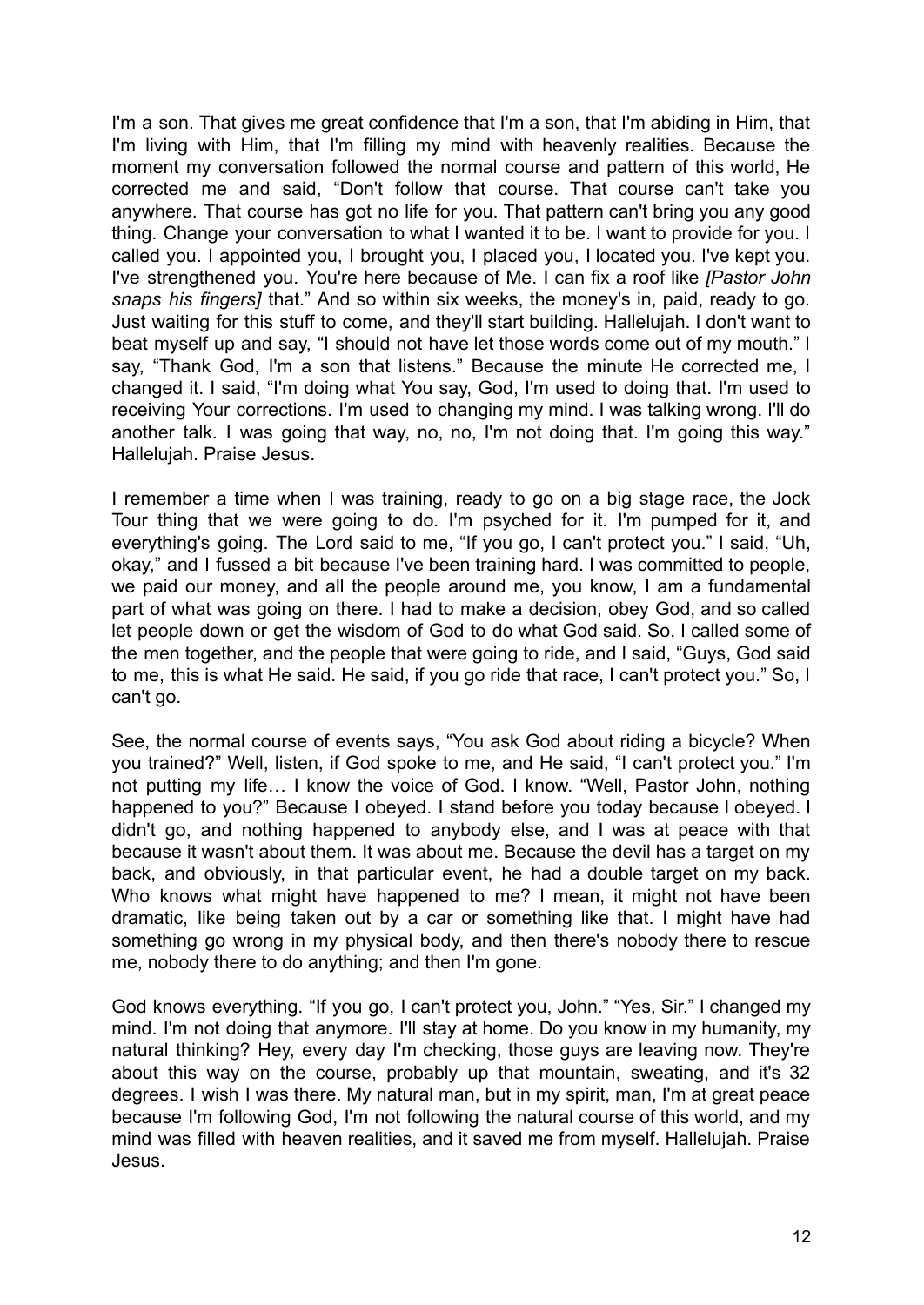That is the greatest walk that we must now walk with *Resurrection Power,* understanding this; that when Jesus was raised from the dead, and He said, "All those who believe in Me, receive the promise of the Father, the Holy Spirit. All those that believe in Me, all of your past sins have been paid for. All of the sins that you're sinning now have been paid for. All of the sins that you will sin, it's been paid for."

Your life should no longer be a sin minded life. Your life should be a heavenly minded life because inside of you is the new life, that is the Christ-life. So, *Resurrection Power* is at work in me to deliver me; from myself. So, what does myself attract? Myself attracts to my own ways, and I don't care how well you manage it… I don't care how well you make it look to someone else. I don't care. I don't care how well you hide it from someone else. Your own self will cause death and destruction. I'm sorry to tell you that. Not really, but I am sorry, in some ways. You know, because the truth is that the more you live for yourself, by your own designs, by your own purposes in your own plans, the more you are going to attract self natured stuff, and there is no good there. There's no life there.

The more you live in heavenly realities, the more you live with the *Resurrection Power* of Christ, that power that's inside of you. When it's faced with temptation, it's got the ability to say no; it empowers you to say no. Grace is not the forgiveness you get because you sin. Grace is the power you receive to say "No" to sin. I've heard people preach it this way. "Grace is the most important message for young generation people, teenagers and young adults. Because of the way the world is structured, sin is just what they live within their lives. And so, grace is the greatest message that they can have." Because as they live their life and they sin, like they sleep with each other, and they smoke with each other. I mean, you know, dope and stuff. And they and they do all manner of alcohol stuff, and who knows what they get up to? All of that stuff is the natural course of things that young people explore. So because everybody in the new generation is doing that, they need grace, because they need to know they can still come back to God after they've sinned like that. Well, they do need to know that. But that's not what grace is. Grace is the power to say "No" to that, and live the way God wants you to live, and not carry the baggage of all of that nonsense into your future.

The *Resurrection Power* of Christ. You know, most of the reasons why we live with poverty in our lives, is because we have a poverty mentality baggage that is in our mind, and in our experience, and in our world, which we carry with us like a big ball and chain, we carry the poverty mentality and scarcity mentality with us everywhere we go. And every future decision we make, we make it with a poverty mentality that we lived with, with our parents, with their grandparents, with their grandparents. They lived with poverty, they lived with poverty, they lived with lack, they lived with scarcity, and so we carry that value system with us into the future. God says, "If you live in the heavenly realities, you can be free." Cut off from this life's ongoing access to poverty and scarcity. And that mentality of there is not enough you got to save to get to somewhere in your life. I'd rather give to get somewhere in my life.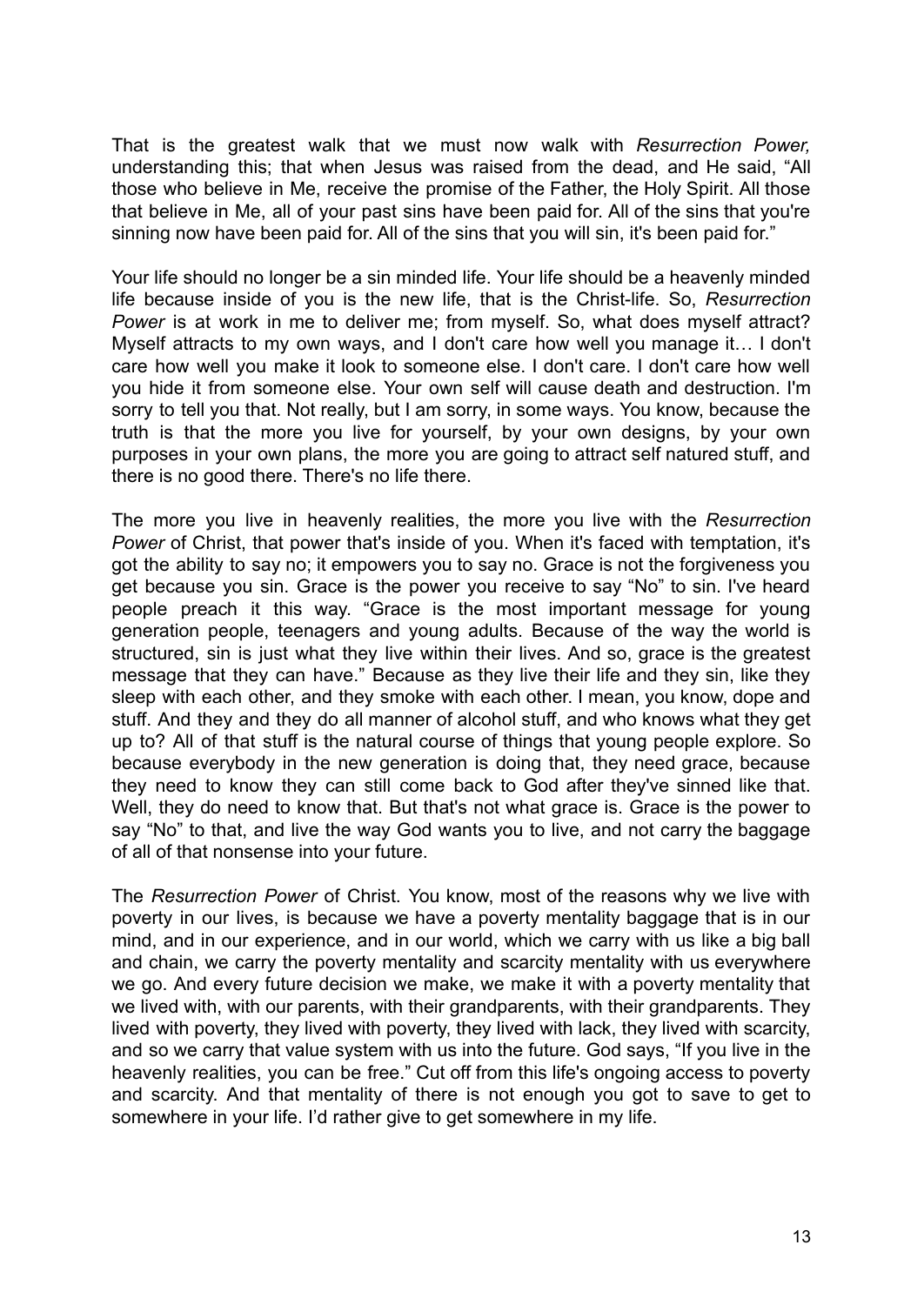So, as you go through life, you got to hoard up more money, and you're going to be like that guy in the parable, I'll build myself bigger barns, and I'll build myself bigger houses, and be drink and eat and be merry because you've done good for yourself here. But tonight, your soul is required from you, then where do you leave that stuff? For who? Oh, well, that's honourable; I'll leave it for my kids. Who knows what your kids are going to do in the future? What scarcity mentality has been installed in them, what worldly ways have been installed into their thinking and in their soul and the following of their lives? You can't guarantee what your kids are going to do. They got to make their own choices. If you think the devil is not going to target them because you paid the price for them, sorry, it doesn't work like that. I can't even pay the price for my wife. The only price I can pay for her and she for me is we can pray for each other, we can be the love of God to each other. But I'm saying I can't pay the price for her for whatever decision she may make in the future. That's between her and God. Same with our kids. Same with everything. So you can't do everything for legacy. You have to do everything for heavenly, not for legacy.

If you do everything for heavenly, then at least you give the next legacy a chance to become heavenly. If you give the next legacy a chance to become heavenly, then their heavenly becomes their reality. And the more heavenly their reality becomes, the more we begin to live a generation free and free and free and free from all of that stuff.

Hallelujah, resurrectio*n* life of Christ. The resurrection life of Christ, the power that raised Him from the dead, lives in me, and it raises me up from the dead; that lifts me up from myself nature, it lifts me up out of my mentality of this natural world that wants to pull me down. The resurrection life of Christ pulls me up and says *"*Come on, John. You got the life of God in you. You've got Jesus in you. You've got the Holy Ghost in you come out, John." Hallelujah. When I wake up in the morning, the Holy Spirit says, "Come on, John, the life of God is in you today. Do something great." Do something great. Worship Him, praise Him. Thank Him. Give Him glory. Live for Him. Make Him the priority of your day. I got to go to work, Pastor John, you don't understand. I do understand. I went to work every day, and I made Him a priority in my day. I spoke words constantly out of my mouth, and it delivered me from myself. It delivered me from poverty. It delivered me from a knowledge that my education can't get what my life in faith can get for me.

Hallelujah. Hallelujah. Glory to Jesus. Still today, Sharon and I have been living this, this faith message, this faith that came to us, this way of life. That is actually the Bible's way of life. We got to find out about this liberty 40 odd years ago, and in these 40 years, we are getting still better at it, and we are still getting delivered day by day, week by week, we are walking a greater degree of glory, every day. Every day.

Please stand with me. Hallelujah. It is my declaration and I'm saying these words over you. Every time we are together, that the resurrection life of Christ is bringing healing to your body. The resurrection life of Christ that raised Him from the dead, that power that same power, is resting upon you, to heal your body, to heal your mind, to heal your emotions, to heal all manner of oppression and depression and sickness and disease and all manner of evil spirits that have come to come and cost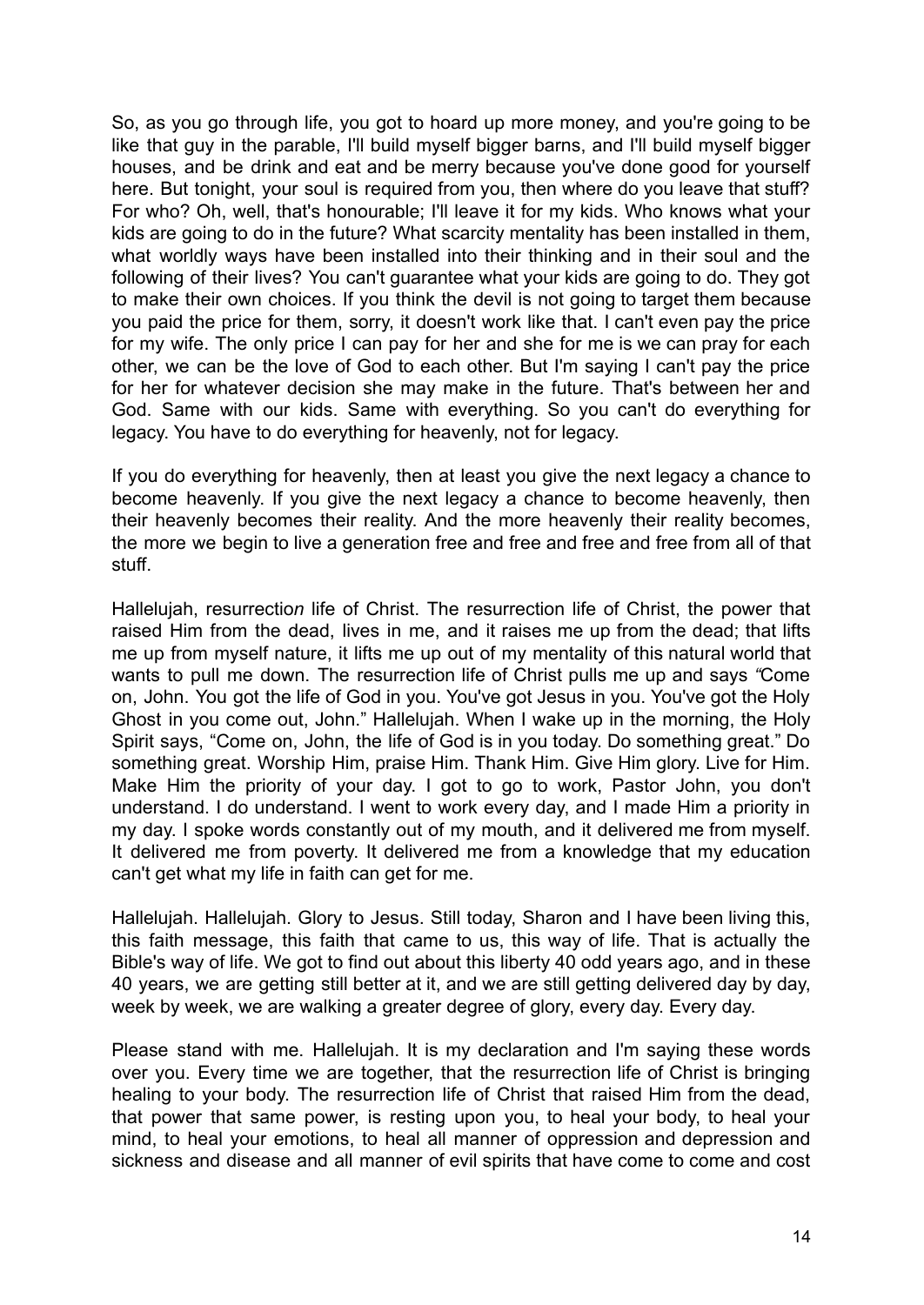your life anxiety and pressure and depression and all those oppressions that are on your life. That spirit of poverty that comes upon you that says you can't do something when God tells you to do it. I declare that the life of Christ is working in mighty power in the inner man, inside of you that is raising you up from the person that is holding you back. It's raising you up above yourself, delivering you from yourself in Jesus name. Hallelujah.

I'm declaring that as the resurrection power of Christ is working in you, it begins to deliver your mind so relationships can be restored. It delivers your heart so your heart can be pure to the people that you need to be, brothers, sisters, family members, husbands, wives, children, that you can have a restoration of relationship, because you become heavenly minded in the way that you see them. Not in the selfish way that you live your life with them. Hallelujah. I declare the resurrection life of Christ begins to raise you, raise you, raise you, raise you up, raise you up from your normal average life mentality. I don't care how much money you got and how much degrees you've got. It's still average. Because the heavenly realities are where life is. Heaven's realm is in your spirit. It's in your mind, let it out. Let it out with words of life, let it out with words of victory. Let it out with words of power. Let it out with words that are God's Words for your life. Hallelujah. Glory to Jesus. Praise Jesus. Just raise your hands and say, praise You, Jesus. Praise You, Jesus. Praise You, Jesus. Praise You, Lord, praise You, Lord, praise You, Lord. Hallelujah, hallelujah, hallelujah.

We are living in a strategic time. God has got a strategic message for us. This is one of them that God has spoken, that He's going to do things if we live with a heavenly minded mentality. And with the resurrection power of Christ in us. There is nothing we can't accomplish together. Together, we can do anything. By myself, I can walk on the water, but all of us can cross together in a boat. Even though the storms that come, we can talk to the storm. So don't make me walk on the water by myself. Let's go all in the boat together and we'll talk to the storm on the way. Hallelujah. Praise Jesus. God didn't intend for Peter to be the only one who had the miracle, He had all of them to have the miracle. Praise Jesus. Praise Jesus.

Put your hand on your heart like this. Say; I'm a child of God. Because Jesus is my Saviour. Thank You, Lord, for living in my heart. Thank You for resurrection power that comes into my heart, fills my mind and sets me free. In Jesus' name. I believe in Jesus, in the name of Jesus. Hallelujah. Glory to God. Wow. Wow.

That's how simple it is. If you believe something in your heart. That's how you can live your life. Glory to God. May I pray for you, please? Let's pray together. Father, I pray that Your blessing rests upon Your people. I thank You, Lord, as always, Your Holy Spirit has spoken through this clay vessel and these words that I have spoken are eternal words that You've put in my mouth. I ask You that they will have eternal impact in the hearts of Your people. Wherever my humanity has been interfering, I ask You to look past that and let the true power of Your Words, find the root in the hearts of Your people. Let them live there, grow there, become a great harvest there, and that will impact every area of their lives. I pray this week, Lord, that You protect each one of us from any and every strain of virus that is out there. I thank You, Lord,